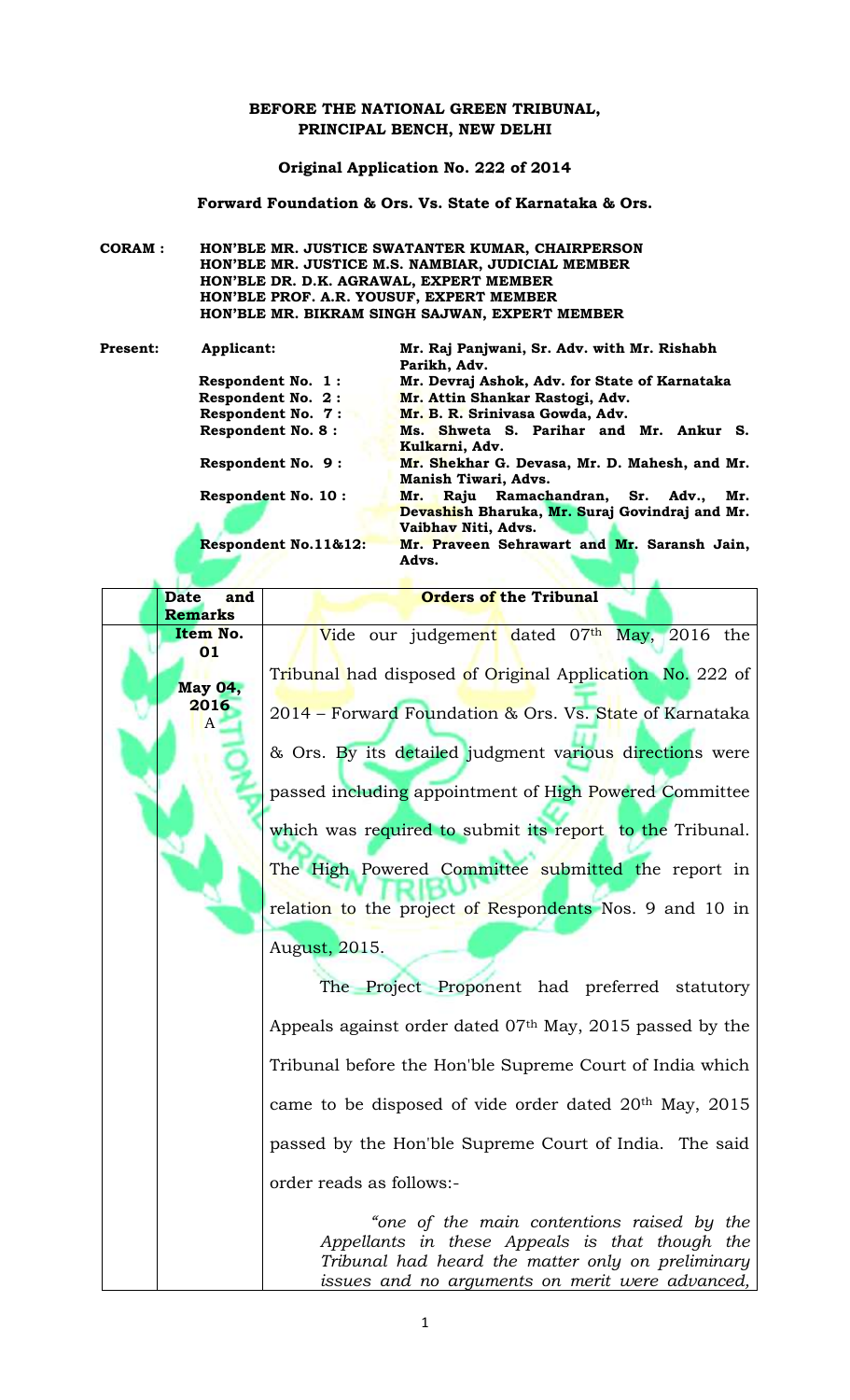*final judgment decides the merits of the disputes as well and above all a penalty of Rs. 117.35 crores against the original Respondent No. 9 (the Appellant in C.A. No. 4832 of 2015) and Rs. 22.5 crores against Original Respondent No. 10 (the appellant in C.A. No. 4829/2015) is imposed.* 

*On the aforesaid averment, we feel that it would be more appropriate for the appellant to file an application before the Tribunal with the prayer to recall the order on merits and decide the matter afresh after hearing the counsel for the parties, as the Tribunal knows better as to what transpired at the time of hearing.*

*With the aforesaid liberty granted to the petitioners, the appeals are disposed of. Certain preliminary issues are decided against the appellants which are also the subject matter of challenge. However, it is not necessary to deal with the same this stage. We make it clear that in case the said application is decided against the appellants or if ultimately on merits, it would be open to the appellants to challenge those orders by filing the appeal and in that appeal all the issues which are decided in the impugned judgment can also be raised.*

*The counsel for the appellants state that they would file the requisite application within one week. Till the said application is decided by the Tribunal, there shall be stay of the direction pertaining the payment of aforesaid penalty.*

*Mr. Raj Panjwani points out that the Tribunal has allowed the appellants to proceed with the construction only on the payment of the aforesaid fine/penalty. We leave it to the Tribunal to pass whatever orders it deem fit in this behalf, after hearing the parties."*

On the basis of the order of the Hon'ble Supreme Court of India dated  $20<sup>th</sup>$  May,  $2015$  the Applicant filed M.A. Nos. 596/2015 and 603/2015 before the Tribunal praying that order dated 07<sup>th</sup> May, 2015 be recalled, particularly, in relation to the issue No. 5 and opportunity of hearing be granted to the Respondents. When these two applications came up for hearing before the Tribunal they were disposed of vide order dated 06th April, 2016 that reads as under:-

"*M.A. No. 603 of 2015 and M.A. No. 596 of 2015*

*These Applications have been filed on behalf of the Respondent No. 9 & 10 respectively. It is not necessary for us to refer to any details in view of the directions that we propose to issue in this case.*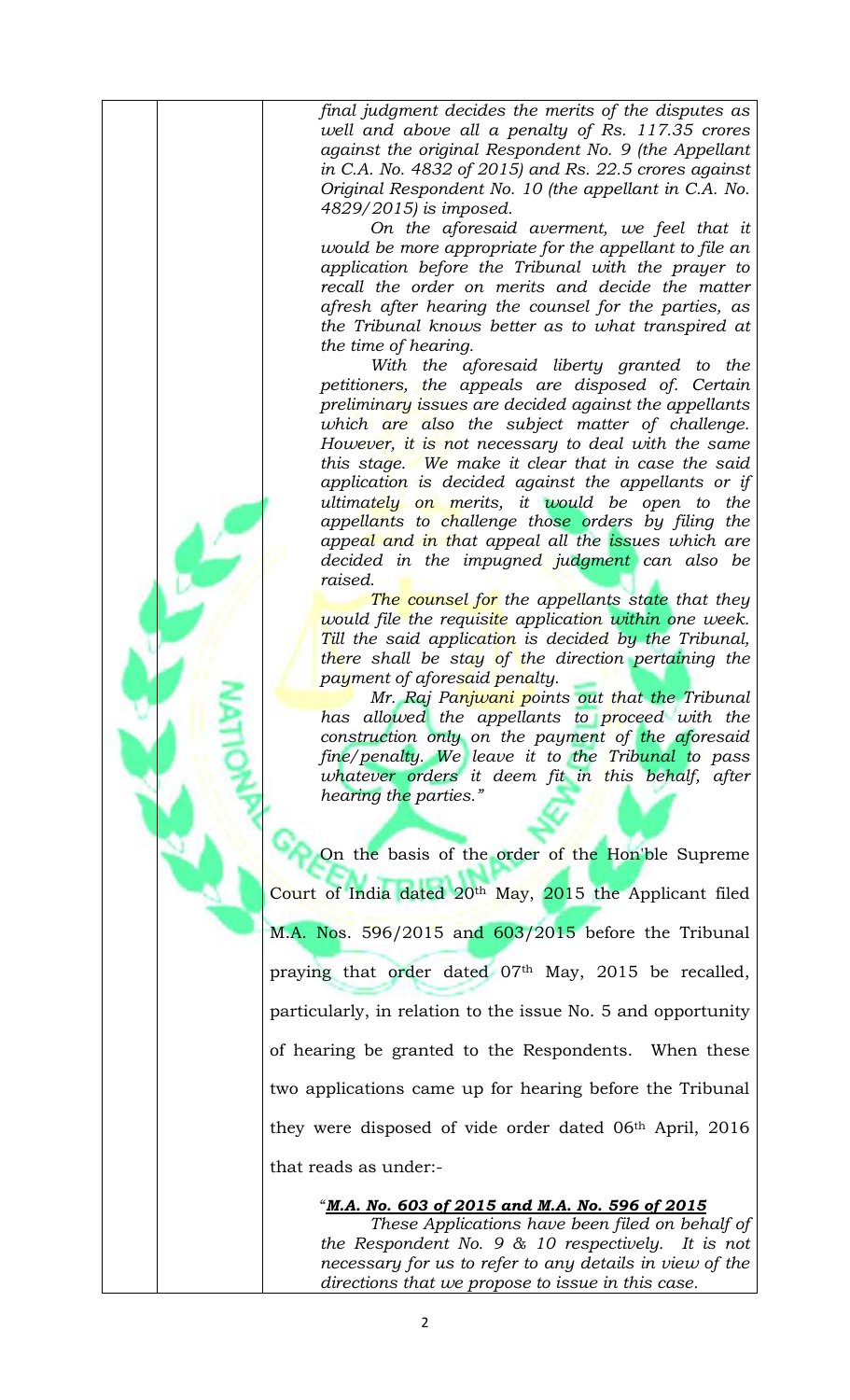*Without prejudice to the rights and contentions of the parties and subject to just exception we would hear the parties in terms of the order of the Hon'ble Supreme Court of India primarily on the question of imposition of Environmental Compensation and merits attached in relation thereto. Parties are given liberty to address their submissions on that behalf.* 

*With the above directions the M.A. No. 603 of 2015 and M.A. No. 596 of 2015 stand disposed of without any order as to cost."*

As is evident from the above order, the Tribunal had granted liberty to the parties to address the Tribunal on the limited question as afore-stated. The parties were heard at great length and the case was heard on day to day basis. Keeping in view the order of the Hon'ble Supreme Court of India, the peculiar facts and circumstances and more particularly the fact that one of the Hon'ble Member (Dr. D.K. Agrawal) would be demitting the office on  $05<sup>th</sup>$  May,  $2016$ , we consider it appropriate to pass detailed directions in relation to the both the matters for which the reasons could be recorded in the later part of the day by the Tribunal. Thus, we proceed to record the operative part of the judgment with directions as is deemed proper by the Tribunal.

In view of our discussion in the main judgment, the documents placed before the Tribunal and particularly keeping in view the Inspection Note prepared after site inspection by the two Hon'ble Expert Members of this Bench, we find it necessary for the Tribunal to impose certain conditions and issue appropriate directions, as a condition precedent for these projects to re-commence and/or complete their projects in accordance with law.

**General Conditions or directions:**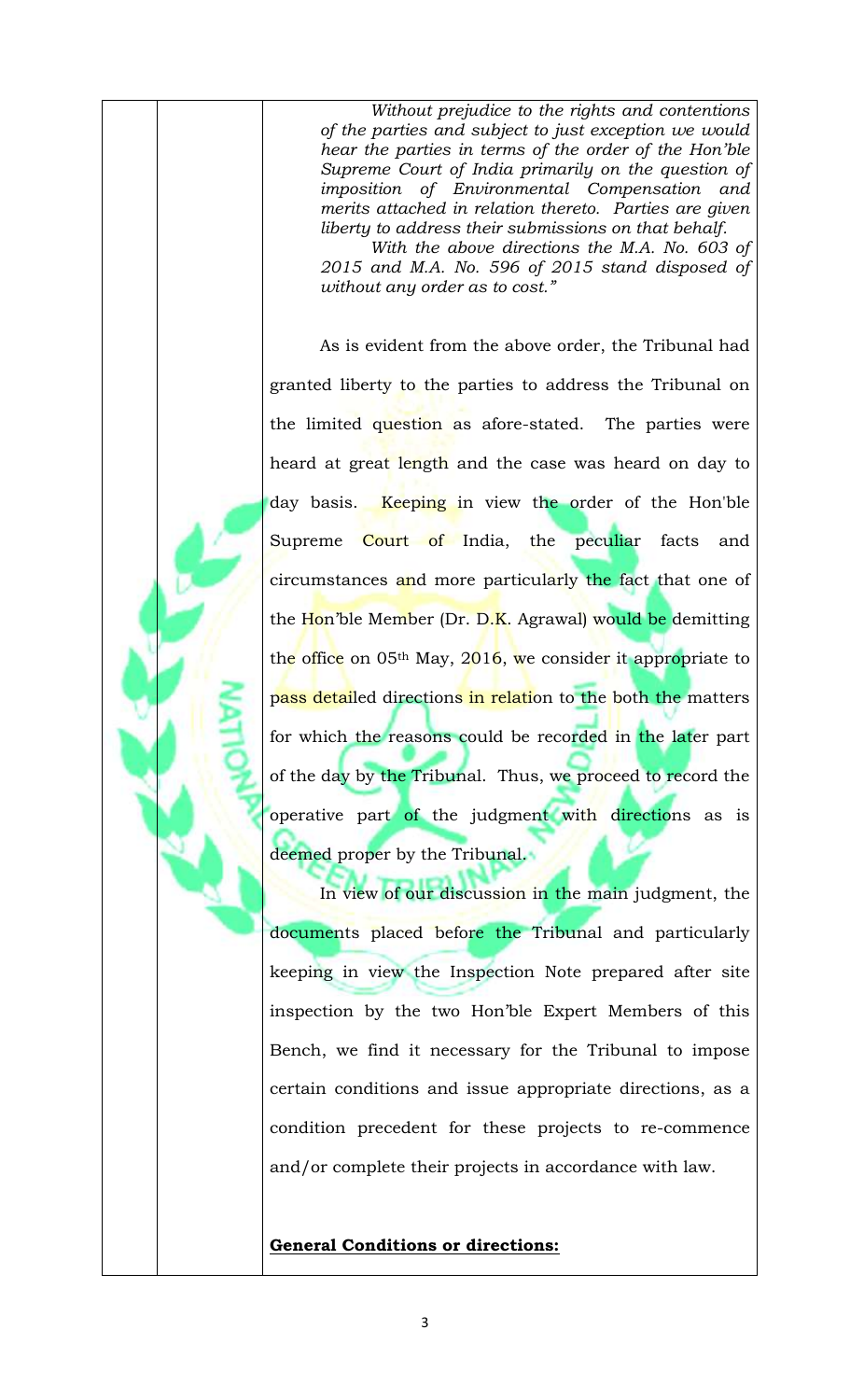1. In view of our discussion in the main Judgment, we are of the considered view that the fixation of distance from water bodies (lakes and Rajkalewas) suffers from the inbuilt contradiction, legal infirmity and is without any scientific justification. The RMP – 2015 provides 50m from middle of the Rajkalewas as buffer zone in the case of primary Rajkalewas, 25m in the case of secondary Rajkulewas and 15m in the tertiary Rajkulewas in contradiction to the 30m in the case of lake which is certainly much bigger water body and its utility as a water body/ wetland is well known certainly part of wet land. Thus, we direct that the distance in the case of Respondents Nos. 9 and 10 from Rajkulewas, Waterbodies and wetlands shall be maintained as

> In the case of Lakes, 75m from the periphery of water body to be maintained as green belt and buffer zone for all the existing water bodies i.e. lakes/wetlands.

(ii) 50m from the edge of the primary Rajkulewas.

- (iii) 35m from the edges in the case of secondary Rajkulewas
- (iv) 25m from the edges in the case of tertiary Rajkulewas

This buffer/green zone would be treated as no construction zone for all intent and purposes. This is absolutely essential for the purposes of

below:-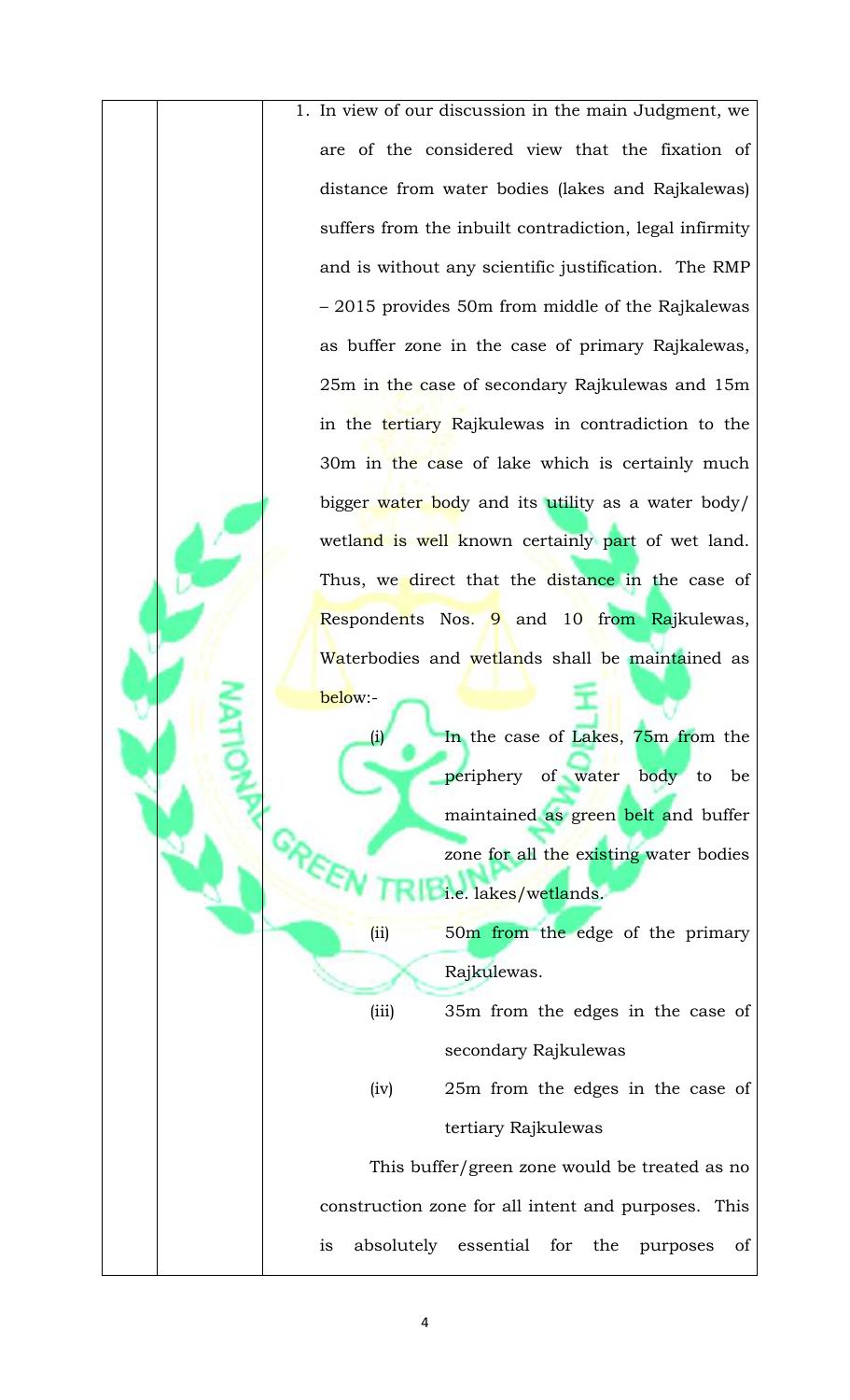sustainable development particularly keeping in mind the ecology and environment of the areas in question.

All the offending constructions raised by Respondents Nos. 9 and 10 of any kind including boundary wall shall be demolished which falls within such areas. Wherever necessary dredging operations are required, the same should be carried out to restore the original capacity of the water spread area and/or wetlands. Not only the existing construction would be removed but also none of these Respondents - Project Proponent would be permitted to raise any construction in this zone.

All authorities particularly Lake development Authority shall carry out this operation in respect of all the water bodies/ lakes of Banglore.

- 2. The capacity of the existing STPs to treat sewage is 729 MLD, whereas another 500 MLD sewage is proposed to be treated in 10 upcoming STPs. In this context, all the STPs operating in the area whether Government or privately owned, should meet the revised standards notified by CPCB / MoEF.
- 3. Bangalore city receives treated potable water of 1360 MLD from river Cauvery whereas the requirement is for another 750 MLD and the entire area falls in critical zone in terms of ground water exploitation. Information reveals that only one million litre per month of STP treated water is used by builders for construction purposes. For this reason, the BWSSB issues partial NOC to various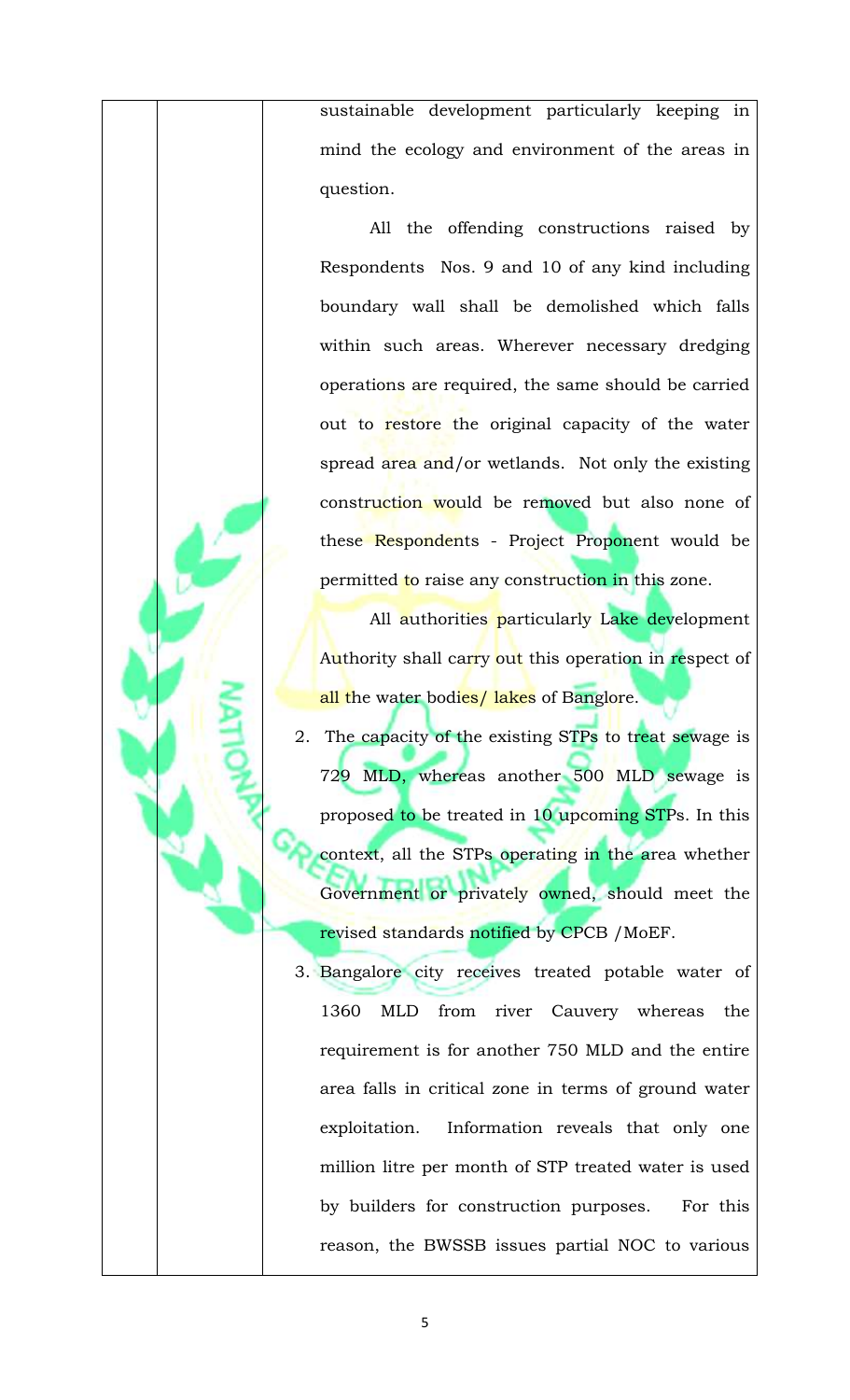residential and commercial projects in respect of supply of potable water. In this context, following directions need to be issued:

- i. At the time of grant of EC, the water requirement for the construction phase and operation phase should be considered separately. Due consideration should also be given for identification of source of supply of water and this should be a pre-requisite for grant of EC.
- ii. All the project proponents should necessarily use only treated sewage water for construction purpose and this should be reflected in EC as a condition for construction phase.
- iii. Wherever the quality of treated sewage water does not conform to the quality needed for construction, necessary upgradation in STP should be undertaken immediately.

# **Specific Conditions / Directions for Respondent 9;**

In addition to the above directions which should be equally part of EC condition in respect of respondents nos. 9 & 10, following specific conditions shall apply to respondent no. 9:

i. Reclaimed area of the lake to the extent of 3 acres 10 guntas in survey no. 43 should be restored to its original condition at the cost of project proponent. The possession of this area should be restored by Respondent No. 9 to the concerned Authorities immediately. In addition, a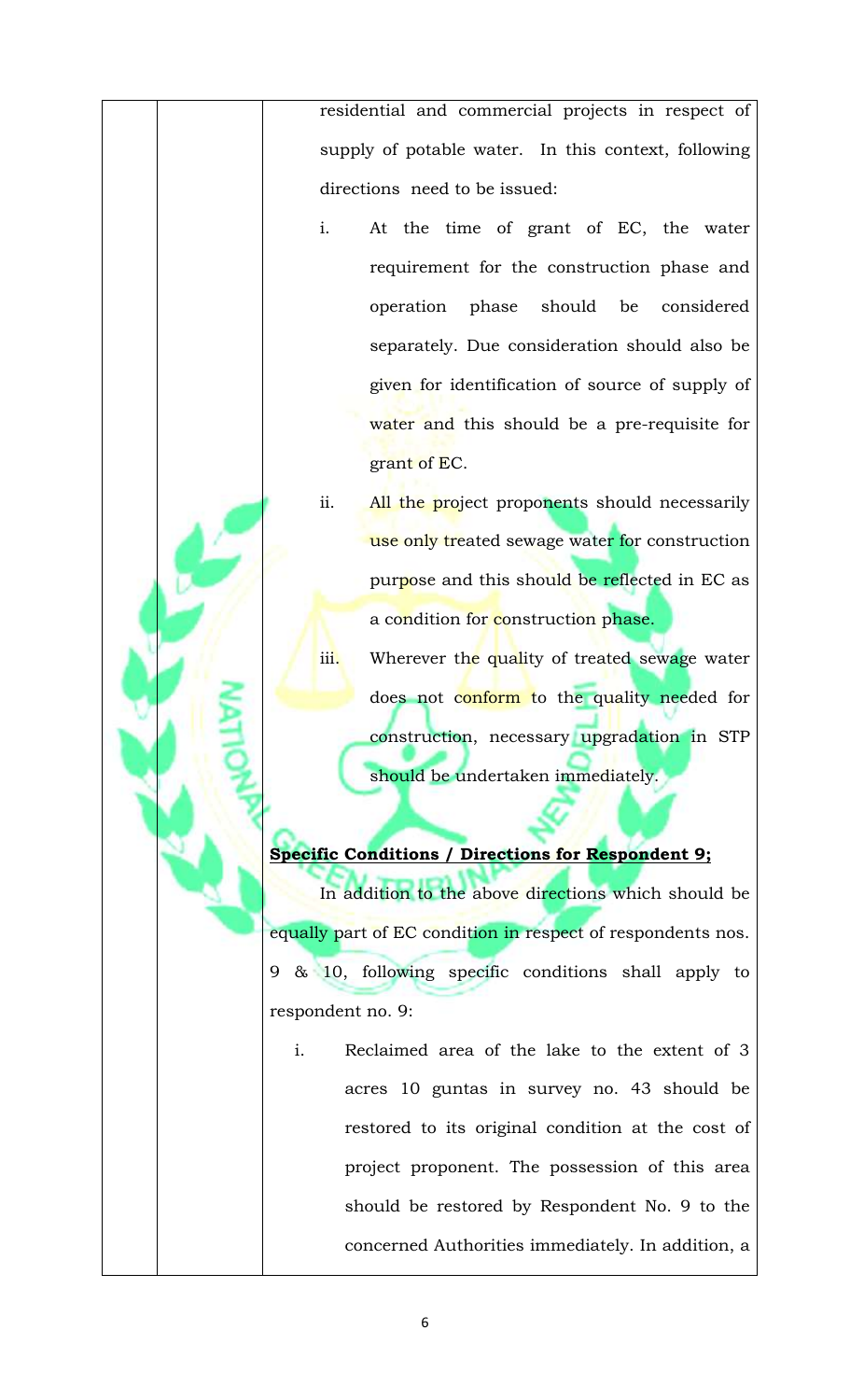buffer zone of 75 m should be provided between the lake and the project area and this should be maintained as green area.

- ii. In the remaining area, where primary Rajkalewa is abutting the project area, 50 m buffer zone on the side of the project area from the edge of the rajkalewa should be maintained as green belt.
- iii. Several irrigation canals or tertiary rajkalewas taking off from the Agara tank were passing through the area of respondent no. 9, and serve the dual purpose of irrigating paddy fields and disposal of surface run off (storm water drains) during rainy season. However on account of the activities of the project, these drains have been totally obliterated. For the purpose of proper disposal of storm runoff from the entire area falling between the Agara lake and the Belandur Lake, respondent no. 9 must provide requi<mark>red n</mark>umber of storm water <mark>drains</mark> based on proper hydrological study. These storm drains should have a buffer zone of 15 m on either bank maintained as green belt.
- iv. The cumulative quantity of earth excavated for the construction of project is around 4 lakhs cubic meters in the depth range of 0 to 9 meters. This has created huge hillock like structure obstructing the natural flow pattern of surface runoff from Agara Lake side to Balendur Lake side or primary Rajkalewas. For this purpose, during construction phase garland drain should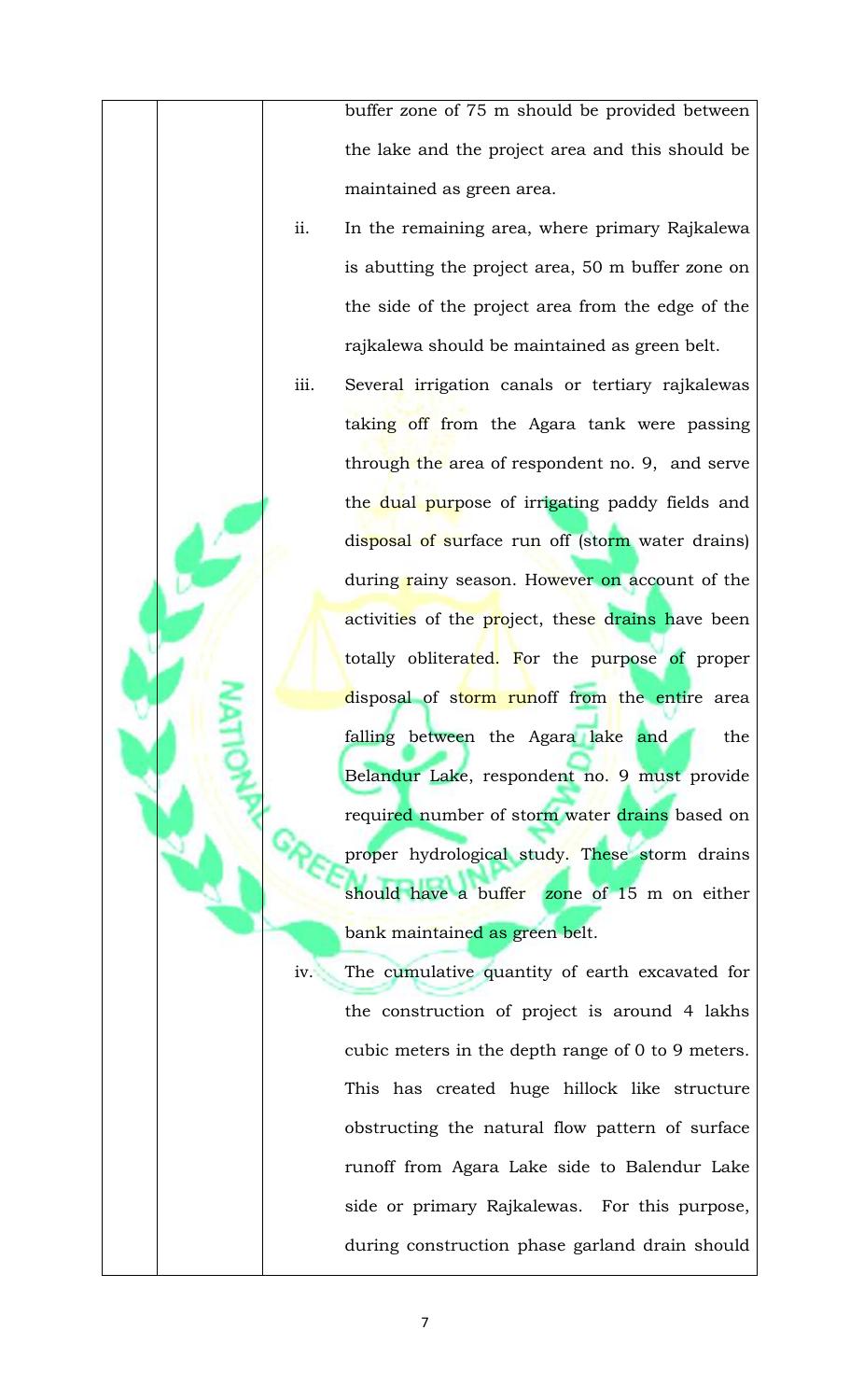be constructed around the existing dumping site for safe disposal of runoff to the Rajkalewas. For the disposal of excavated material, a proper muck disposal plan duly approved by SIEAA shall be prepared. In any case the plan should ensure that no muck/sediment flows into Rajkalewas and/or Belandur lake.

- v. The Kharab land identified by Revenue Dept. admeasuring 1 acre 2 guntas should be demarcated and maintained separately as green belt.
- vi. The entire green belt created under the directions of this Tribunal should not to be considered as part of green belt of the project as part of EC condition and will be over and above the green belt as indicated in the EC.
- vii. In view of the heavy traffic load in the adjoining Sarjapur road, a proper study on the basis of traffic density,foot falls expected, etc., a proper plan needs to be prepared and the concept of service road exclusively for the project needs to be worked out and additional parking space created within the project area and incorporated as a part of the overall project layout, within a period of 3 months.
- 10. Though, at the time of hearing prior to passing the Judgment, we had heard the parties on all aspects but still we have provided re-hearing to the parties on all issues with emphasis on imposition of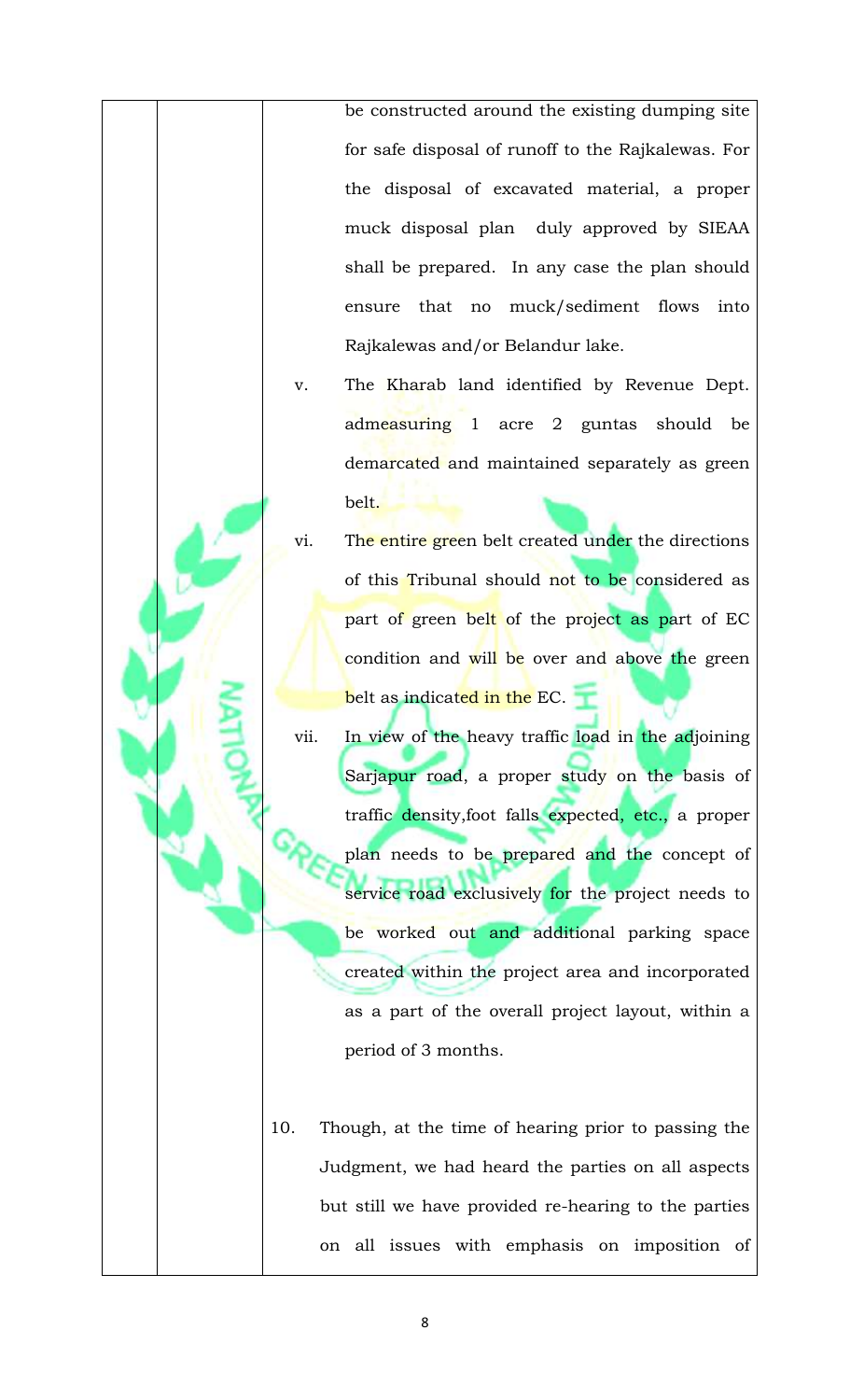environmental compensation including the quantum. Upon hearing, we are of the considered view that environmental compensation imposed upon Respondent No. 9 calls for no variation and the Respondent No. 9 should be called upon to pay the said amount of Rs. 117.35 Crores determined under the Judgment prior to commencement of any project activity at the site. Respondent No. 10 has not commenced any actual construction activity but has carried out various preparatory steps including excavation and deposition of huge earth by creating a hillock at the premises in question and a site office.

Thus, considering cumulative effect on environment and ecology due to various breaches in that behalf by Respondent No. 10 and the fact that the remedial measures can more effectively be taken by the Respondent No. 10, we reduce environmental compensation payable by Respondent No. 10 to Rs. 13.5 crores (3% of the stated project cost instead of 5% as imposed in the original judgment).

# **General Directions:**

1. We direct SEIAA, Karnataka to issue amended order granting Environmental Clearance within four weeks from today incorporating all the conditions stated in this judgement and such other conditions as it may deem appropriate in light of this judgment and Inspection Note of the Expert Members. The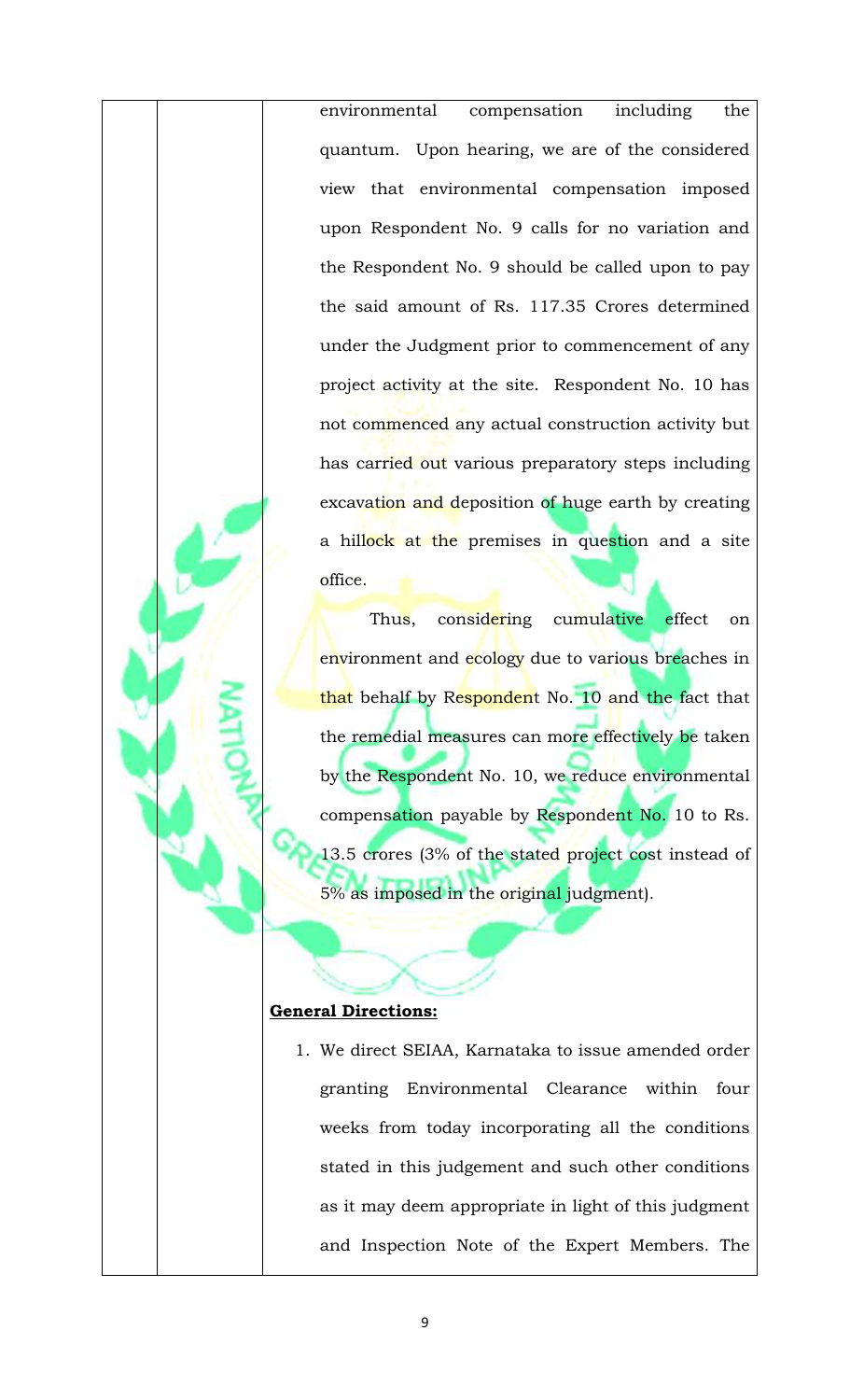Project Proponents would be permitted to commence activity only after issuance of amended Environmental Clearance order.

- 2. SEIAA Karnataka and MoEF shall ensure regular supervision and monitoring of the project and during the construction and even upon completion to ensure that activity is carried out strictly in accordance with the conditions of the order granting Environmental Clearance, this Judgment, Notification of 2006 and other laws in force.
- 3. The distances in respect of buffer zone specified in this judgment shall be made applicable to all the projects and all the Authorities concerned are directed to incorporate such conditions in the projects to whom Environmental Clearance and other permissions are now granted not only around Belandur Lake, Rajkulewas, Agara Lake, but also all other Lakes/ wetlands in the city of Bengluru.
- 4. We hereby direct the State of Karnataka to submit a proposal to the MoEF for demarcating wetlands in terms of Wetland Rules 2010 as revised from time to time. Such proposal shall be submitted by the State within four weeks from today and the MoEF shall consider the same in accordance with law and grant its approval or otherwise within four weeks thereafter. After such approval is granted by MoEF, the State would issue notification notifying such areas immediately thereafter in accordance with Rules and law.
- 5. Both the Respondents Nos. 9 and 10 shall ensure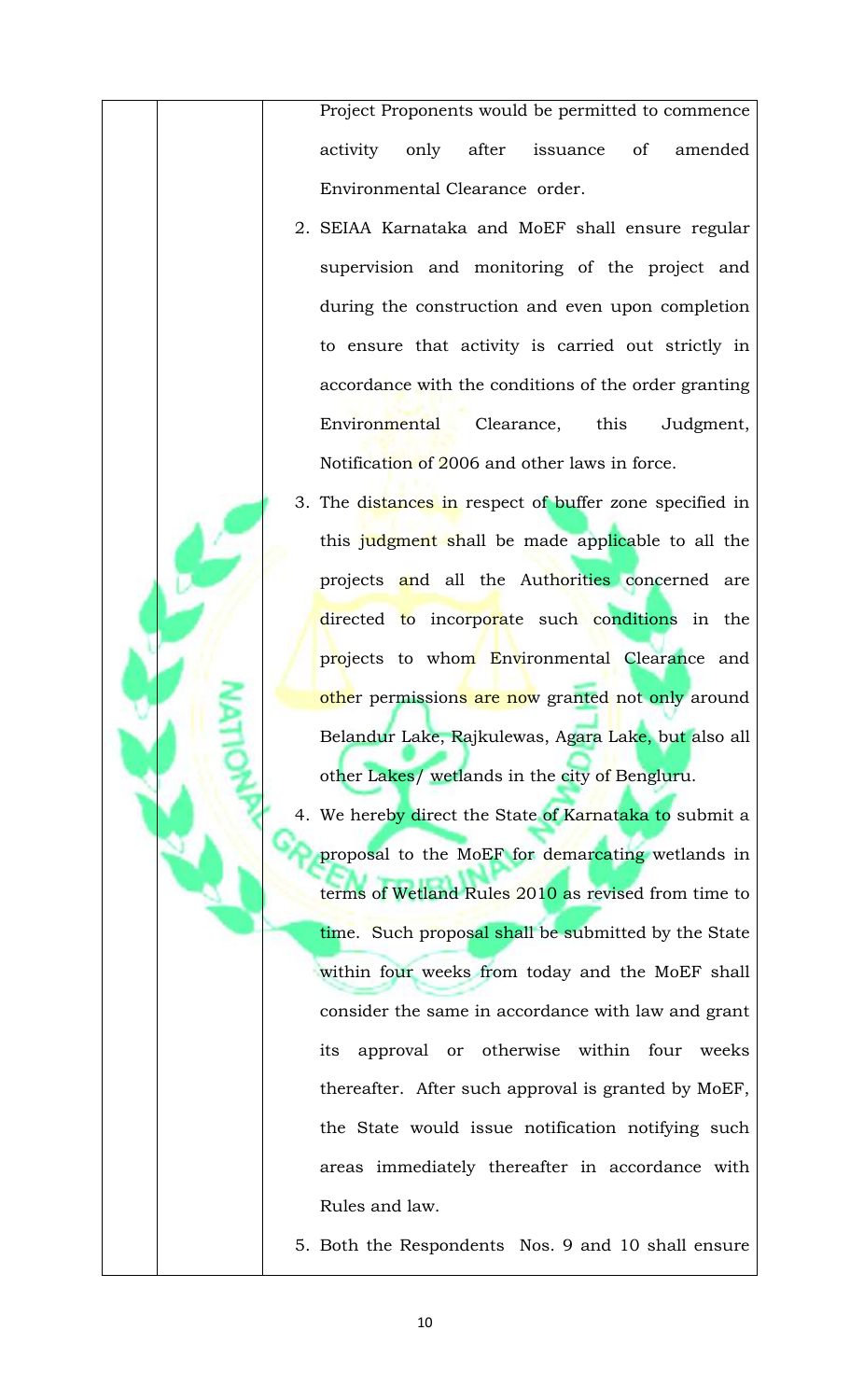that debris or any construction material that has been dumped into the Rajkulewas, or on their Banks and on the buffer zone of wetlands should be removed within four weeks from today. In the event they fail to do so, the same shall be removed by the Lake Development Authority along with the State Administration and recover charges thereof from the said Respondents.

- 6. There is a serious discrepancy even in regard to the measurement of land as far as Respondent no. 9 is concerned. Admittedly the Respondent has been allotted and is in possession of land admeasuring 63.94 acres, though Environmental Clearance has been granted for  $2,92,636.03$  Sq. Meters which is equivalent to 72.22 acres. For this reason alone, Environmental Clearance cannot be given effect to. While issuing the amended Environmental Clearance , SEIAA Karnataka shall take into consideration all these aspects and, if necessary, would require Respondent no. 9 to submit a fresh layout plant and the entire project may be revised in accordance with law.
- 7. Both the Respondents (Project Proponents) shall submit an appropriate plan in view of the conditions imposed in this judgment and the amended Environmental Clearance that would be issued.
- 8. The amount of environmental compensation will be deposited prior to issuance of amended Environmental Clearance.